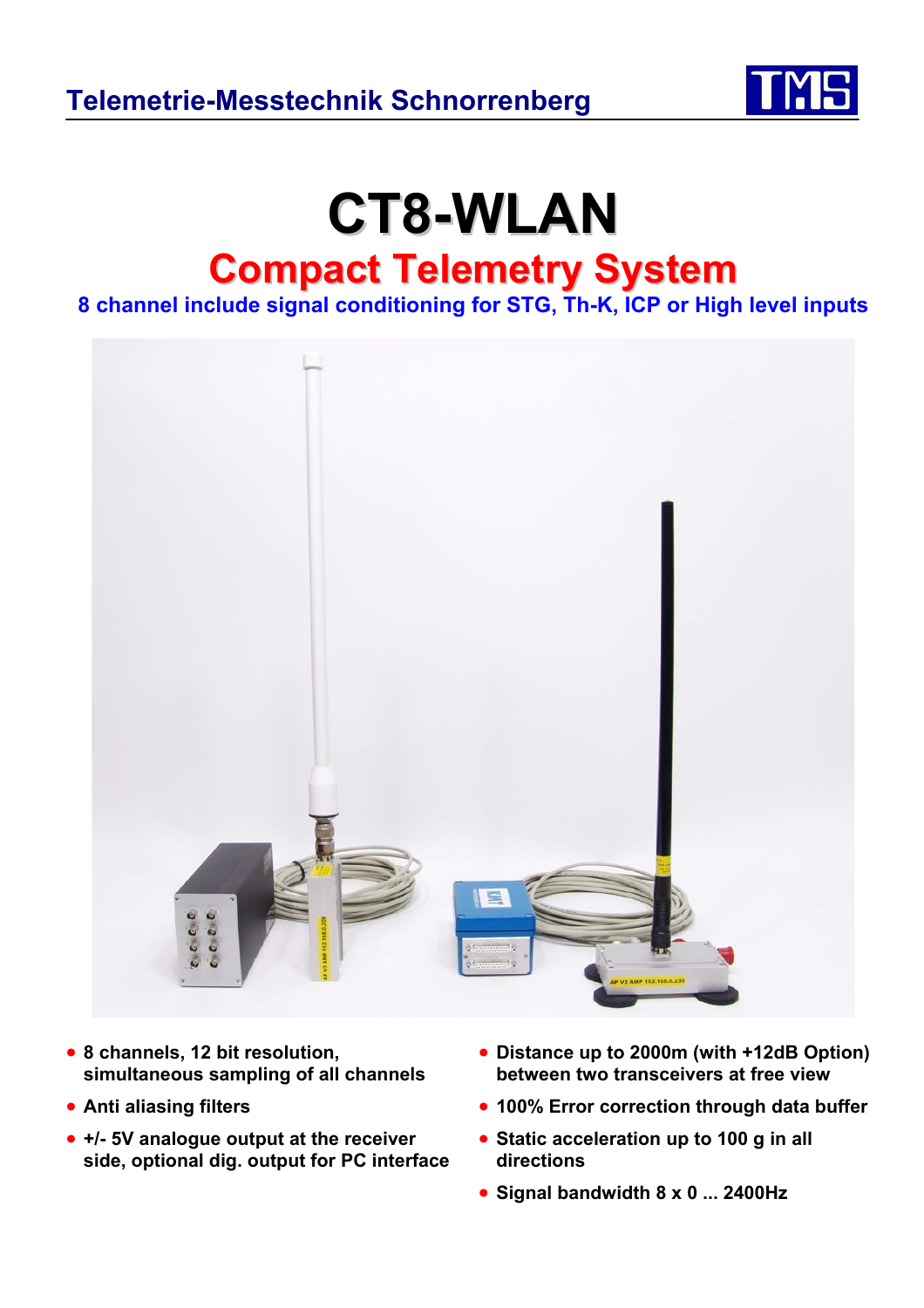The CT8-WLAN Compact is a 8-channel telemetry system with integrated signal conditioning for sensors, wireless digital transmission with error correction and analog reproduction.

The conditioned measured values are routed via anti-aliasing filter to a 12-bit A/D converter, simulate sampling of all channels, encoded in PCM format and transferred to the HF transmitter as modulation variables. Dynamic range is 72dB with a signal-to-noise ratio of approximately 70dB. In the carrier frequency of 2.45GHz can work up to 4 telemetry system at the same time. Analog bandwidth of 8 x 0-2400 Hz.



Various configurations of different sensor modules are possible like signal conditioning for strain gages (STG), thermocouples type K (Th-K), ICP and also Voltage inputs (+/-5 or +/-10V), mixed configuration available.



Specify at Order!!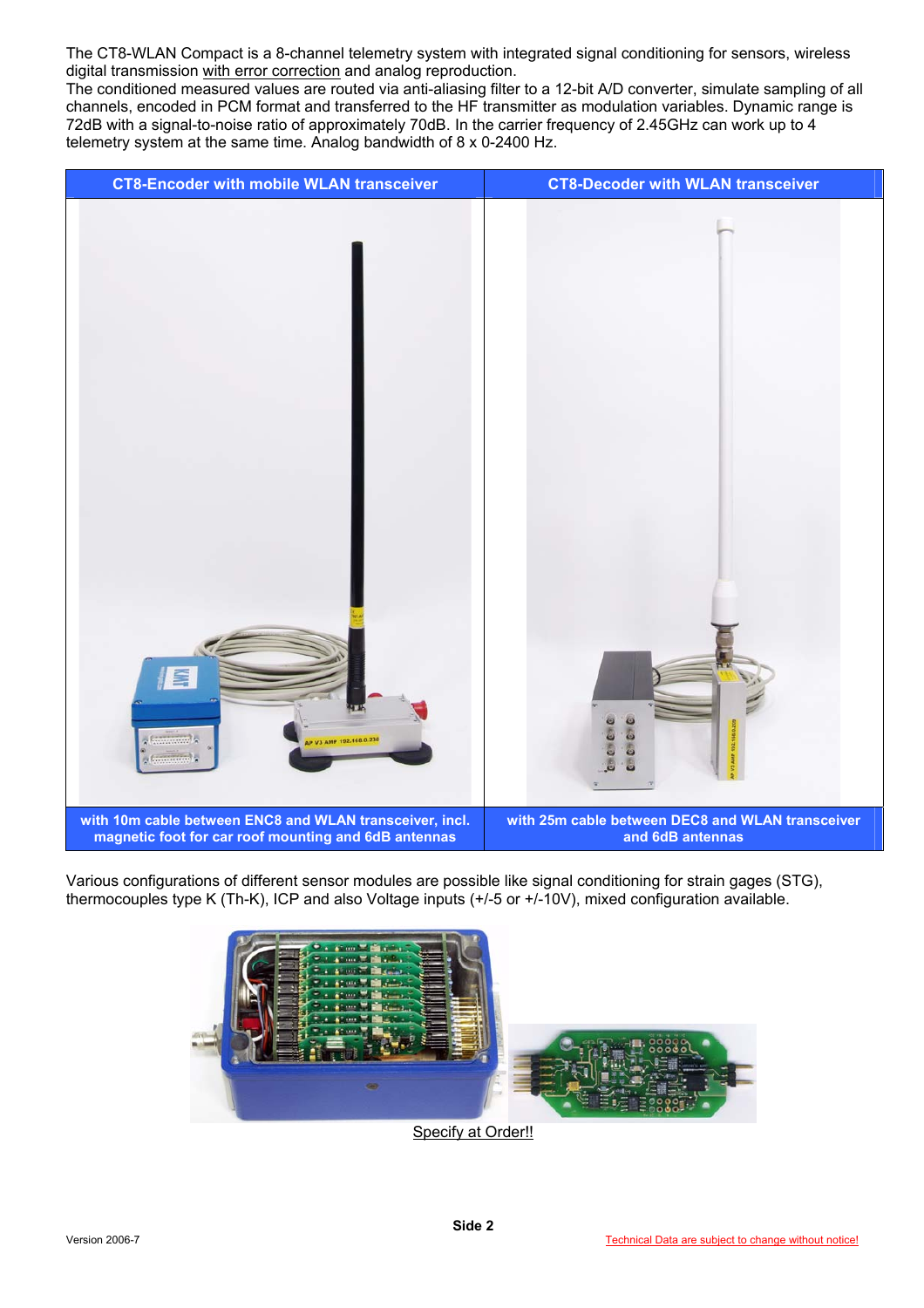### **Transmitter device (Encoder) without WLAN transceiver**





**Front side with the Sensor inputs Back side with power In and antenna Out**  Back side with power In and antenna Out

| <b>SC Module STG:</b>          |                                                                                                                                            |
|--------------------------------|--------------------------------------------------------------------------------------------------------------------------------------------|
| Sensor:                        | strain gage, > 350 Ohms                                                                                                                    |
| Bridge completion:             | full, half and quarter-bridge                                                                                                              |
| Excitation:                    | 4 VDC (fixed), short-circuit protection up to 20mA                                                                                         |
| Gain:                          | 200 or 1000 - selectable by solder jumpers (5mV/V or 1mV/V)                                                                                |
| Offset                         | Zero adjustment by potentiometer or optional Auto-zero function<br>(which is not lost by power-off), offset range up to 80% of full scale. |
| <b>SC Module ICP:</b>          |                                                                                                                                            |
| Constant current:              | 1, 4, or 10mA                                                                                                                              |
| Gain:                          | 2x, 4x, 8x, 16x or 32x                                                                                                                     |
| <b>SC Module POT:</b>          |                                                                                                                                            |
| Sensor:                        | Potentiometer Sensor >350 Ohms                                                                                                             |
| Excitation:                    | 4 VDC (fixed)                                                                                                                              |
| <b>SC Module TH-K:</b>         |                                                                                                                                            |
| Sensor:                        | thermo-couple, type K (with cold junction compensation)                                                                                    |
| Temperature measuring range:   | 0°C to +1000°C (other on request)                                                                                                          |
| <b>SC Module VOLT:</b>         |                                                                                                                                            |
| High-level inputs:             | $+/-$ 5 Volt or $+/-$ 10 Volt                                                                                                              |
| Common data's:                 |                                                                                                                                            |
| Channels:                      | 4 or 8                                                                                                                                     |
| Resolution:                    | 12 bit A/D converter with anti aliasing filter                                                                                             |
| Sampling                       | simultaneous of all channels                                                                                                               |
| Line of sight distance:        | 300 m with 10mW transmitting power and 0dB antennas<br>2000 m with 12dB booster and 6dB antennas                                           |
| Power input:                   | 10  18 DC                                                                                                                                  |
| Power consumption:             | 1000 mA (at 12V) using STG 8 sensors at 350 Ohms.                                                                                          |
| Analog signal bandwidth:       |                                                                                                                                            |
| 4 Channel Version              | 4 x 0 4800Hz - 3dB                                                                                                                         |
| 8 Channel Version              | 8 x 0 2400Hz - 3dB                                                                                                                         |
| Transmitter carrier frequency: | 2.45 GHz with 1100 kbit/s transmitter                                                                                                      |
| Dimensions:                    | 130x85x55 mm (without WLAN transceiver)                                                                                                    |
| Weight:                        | 850 grams (without WLAN transceiver)                                                                                                       |
| Operating temperature:         | $-20$ to $+70$ C                                                                                                                           |
| Static acceleration:           | 100 g in all directions                                                                                                                    |
| Shock:                         | 200 g in all directions                                                                                                                    |